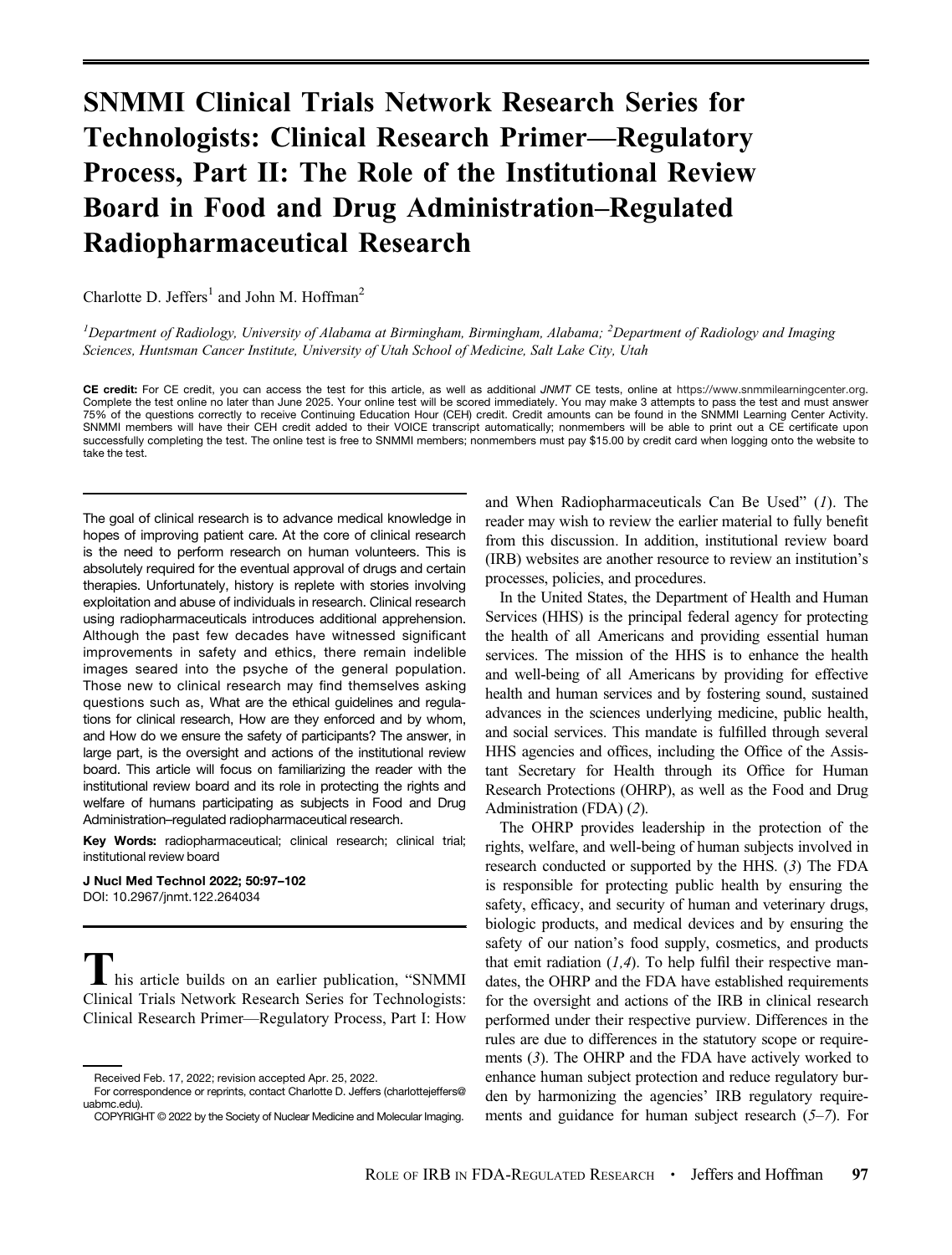the purposes of this discussion, we will focus on IRB requirements only for FDA-regulated radiopharmaceutical research.

IRBs must comply with OHRP and FDA regulations in 45 Code of Federal Regulations (CFR) §46 and 21 CFR §50 and §56, respectively, when reviewing research subject to those regulations ([6,7](#page-5-0)). The purpose of the IRB is to review research studies to ensure that they comply with applicable regulations, meet commonly accepted ethical standards, follow institutional policies, and adequately protect research participants ([5](#page-5-0)).

As evidenced by OHRP and FDA regulatory joint promulgation, the IRB is an integral and requisite component for research involving FDA-regulated clinical studies. But what is the IRB and why is it important? The focus of this article is to acquaint the reader with the IRB and its role in FDAregulated clinical research involving radiopharmaceuticals.

## DEFINITIONS AND TERMS

To facilitate further discussion, the following terms and definitions are provided.

Central (single) IRB is the IRB that conducts reviews on behalf of all study sites that agree to participate in the centralized review process. For sites at institutions that have an IRB that would ordinarily review research conducted at the site, the central IRB should reach agreement with the individual institutions participating in centralized review and those institutions' IRBs about how to apportion the review responsibilities between local IRBs and the central IRB ([8](#page-5-0)).

Clinical investigation or clinical research means any experiment in which a drug is administered or dispensed to, or used involving, one or more human subjects. The terms clinical investigation, clinical study, clinical research, and clinical trial are deemed to be synonymous for purposes of this article unless otherwise identified ([9](#page-5-0)).

CFR is the codification of the general and permanent rules and regulations FDA-Institutional in the Federal Register by the executive departments and agencies of the federal government of the United States. The CFR has 50 titles; each title is dedicated to a particular agency or branch of the federal government. Title 21 is dedicated to food and drugs, and title 45 is dedicated to public welfare  $(1,10)$  $(1,10)$  $(1,10)$ .

Contract research organization, as defined in 21 CFR §312, means a person or group that assumes, as an independent contractor with the sponsor, one or more of the obligations of a sponsor, such as design of a protocol, selection or monitoring of investigations, evaluation of reports, and preparation of materials to be submitted to the FDA ([9](#page-5-0)).

FDA approval of a drug means that data on the drug's effects have been reviewed and the drug has been determined to provide benefits that outweigh its known or potential risks for the intended population. An FDA-approved drug may be lawfully marketed ([9](#page-5-0)).

Good clinical practice is an international ethical and scientific quality standard for designing, conducting, recording,

and reporting trials that involve the participation of human subjects. Compliance with this standard provides public assurance that the rights, safety, and well-being of trial subjects are protected (consistent with the principles that have their origin in the Declaration of Helsinki) and that the clinical trial data are credible  $(11)$  $(11)$  $(11)$ .

Institution means any public or private entity or agency (including federal, state, and other agencies). The term facility is deemed to be synonymous with the term *institution* for purposes of this article unless otherwise identified ([9](#page-5-0)).

IRB, also called an independent ethics committee, means any board, committee, or other group formally designated by an institution to review, to approve the initiation of, and to conduct periodic review of biomedical research involving human subjects. The primary purpose of such a review is to ensure protection of the rights and welfare of the human subjects  $(9)$  $(9)$  $(9)$ .

IRB approval means the determination of the IRB that the clinical investigation has been reviewed and may be conducted at an institution within the constraints set forth by the IRB and by other institutional and federal requirements ([9](#page-5-0)).

Investigational new drug means a new drug that is used in a clinical investigation. The term also includes a biologic product that is used in vitro for diagnostic purposes. The terms investigational drug, investigational new drug, and test article are deemed to be synonymous for purposes of this article unless otherwise identified ([9](#page-5-0)).

Investigator means an individual who actually conducts a clinical investigation (i.e., under whose immediate direction the drug is administered or dispensed to a subject). In the event that an investigation is conducted by a team, the investigator is the responsible leader of the team. The lay term used frequently is primary investigator. Subinvestigator includes any other individual member of that team. The terms investigator and primary investigator are deemed to be synonymous for purposes of this article unless otherwise identified ([9](#page-5-0)).

Multisite clinical trial involves the implementation of the same clinical protocol at 2 or more independent investigational sites where participants are seen for an intervention or an outcome assessment. In a multisite trial, investigational sites are typically administratively or corporately distinct from each other  $(8)$  $(8)$  $(8)$ .

Single-site clinical trial utilizes 1 investigational site to conduct and coordinate the protocol. Although a single-site clinical trial may enroll participants from multiple locations, those participants will receive an intervention or undergo outcome assessments under the direction and oversight of 1 research team located at 1 investigational site ([8](#page-5-0)).

Sponsor means the person or organization taking responsibility for and initiating a clinical investigation. The sponsor may be an individual or pharmaceutical company, governmental agency, academic institution, private organization, or other organization. The sponsor does not actually conduct the investigation unless the sponsor is a sponsor–investigator. A person other than an individual that uses one or more of its own employees to conduct an investigation that it has initiated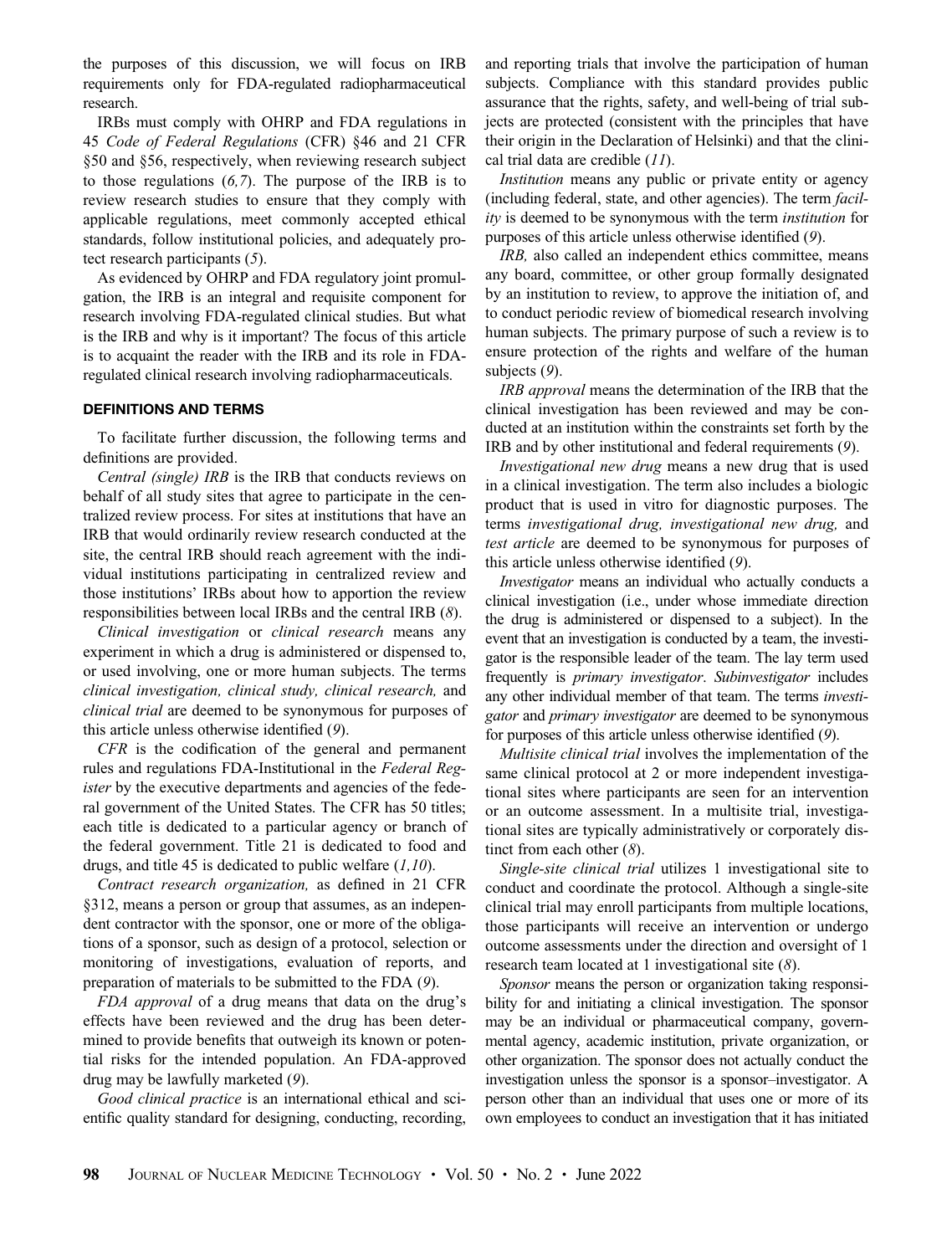is a sponsor, not a sponsor–investigator, and the employees are investigators. The terms sponsor and sponsor–investigator are deemed to be synonymous for purposes of this article unless otherwise identified ([9](#page-5-0)).

Sponsor–investigator means an individual who both initiates and conducts an investigation and under whose immediate direction the investigational drug is administered or dispensed. The term does not include any person other than an individual. The requirements applicable to a sponsor–investigator under 21 CFR part 312 include both those applicable to an investigator and those applicable to a sponsor. The terms sponsor and sponsor–investigator are deemed to be synonymous for purposes of this article unless otherwise identified ([9](#page-5-0)).

Subject means a human who participates in an investigation, either as a recipient of the investigational new drug or as a control. A subject may be a healthy human or a patient with a disease ([9](#page-5-0)).

#### IRB PURPOSE, REGISTRATION, AND MEMBERSHIP

Under FDA regulations, as outlined in 21 CFR §50 and §56, an IRB is an appropriately constituted group that has been formally designated or charged to review and monitor biomedical research involving human subjects. The purpose of IRB review is to ensure, both in advance and by periodic review, that appropriate steps are taken to protect the rights and welfare of humans participating as subjects in research. To accomplish this purpose, IRBs use a group process to review research protocols and related materials (e.g., informed-consent documents and investigator brochures). An IRB has the authority to approve, require modifications to (to secure approval), or disapprove research ([12](#page-5-0)).

#### IRB Registration and Approval

In 2009, the FDA, in consultation with the OHRP, enacted a regulation (21 CFR §56.106) requiring IRB registration for IRBs reviewing clinical investigations involving FDA-regulated products. The OHRP issued a companion rule (45 CFR §46) requiring registration for IRBs reviewing federally supported research ([13](#page-5-0)).

All IRBs that review human subject research conducted or supported by the HHS, and that are designated under assurances of compliance approved for federal use by the OHRP under 45 CFR §46.103(a), must be registered with the OHRP. The database of registered IRB organizations and IRBs includes information on IRBs that are regulated by the OHRP only, the OHRP and the FDA, or the FDA only ([14](#page-5-0)).

The fact that an IRB is registered with the OHRP does not mean that the OHRP has determined that the IRB reviews research in accordance with the requirements of the HHS Protection of Human Subjects regulations, 45 CFR §46, and does not mean that the IRB has the appropriate competence or expertise to review a particular research project ([14](#page-5-0),[15](#page-5-0)).

### IRB Membership

As outlined in 21 CFR §56.107, each IRB must have at least 5 members with varying backgrounds to promote complete and adequate review of research activities commonly conducted by the institution. The IRB must be sufficiently qualified through the experience, expertise, and diversity of its members, including consideration of race, sex, cultural backgrounds, and sensitivity to such issues as community attitudes, to promote respect for its advice and counsel in safeguarding the rights and welfare of human subjects. In addition to having the professional competence necessary to review the specific research activities, the IRB must be able to ascertain the acceptability of proposed research in terms of institutional commitments and regulations, applicable law, and standards of professional conduct and practice. The IRB therefore includes persons knowledgeable in these areas. If an IRB regularly reviews research that involves a vulnerable category of subjects, such as children, prisoners, pregnant women, or handicapped or mentally disabled persons, consideration is given to the inclusion of one or more individuals who are knowledgeable about and experienced in working with those subjects ([13](#page-5-0)).

Additional criteria for IRB membership include the following. Every nondiscriminatory effort must be made to ensure that no IRB consists entirely of men or entirely of women, including the institution's consideration of qualified persons of both sexes, so long as no selection is made to the IRB on the basis of sex. No IRB may consist entirely of members of a single profession. Each IRB must include at least 1 member whose primary concerns are in the scientific area and at least 1 member whose primary concerns are in nonscientific areas. Each IRB must include at least 1 member who is not otherwise affiliated with the institution and who is not part of the immediate family of a person who is affiliated with the institution. No IRB can have a member participate in the IRB's initial or continuing review of any project in which the member has a conflicting interest, except to provide information requested by the IRB. An IRB may, at its discretion, invite individuals with competence in special areas to assist in the review of complex issues that require expertise beyond or in addition to that available in the IRB. These individuals cannot vote with the IRB. ([13](#page-5-0)) The FDA regulations do not preclude a member from being compensated for services rendered. Payment to IRB members should not be related to or dependent on a favorable decision. Expenses, such as travel costs, can also be reimbursed ([12](#page-5-0)).

#### TYPES OF IRBS

Although IRBs may differ from one institution to another, the 2 main types of IRBs are local (institutional) and centralized (single).

### Local (Institutional) IRB

Institutions engaged in research involving human subjects usually have their own IRBs to oversee research conducted within the institution or by the staff of the institution. An IRB that is affiliated with an institution may serve only that institution or may serve as a central IRB for multisite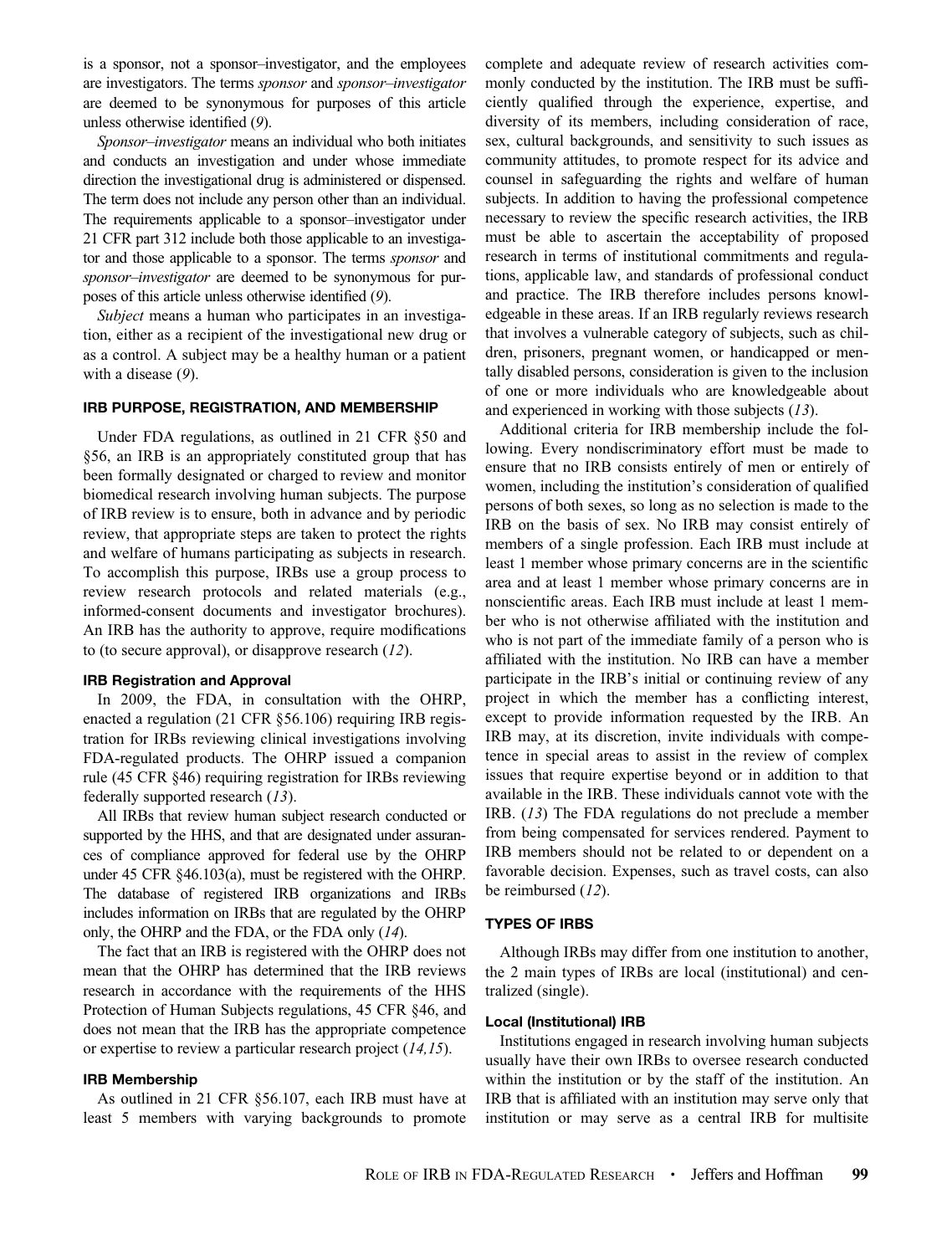studies. FDA regulations permit an institution without an IRB to arrange for an outside (external) IRB to be responsible for initial and continuing review of studies conducted at the non-IRB institution  $(8)$  $(8)$  $(8)$ . The institution's policies will dictate under what circumstances the institution's IRB can participate in a review process and the role of the institution's IRB in that process, leading to various differences between institutions.

Types of research that may use an institutional or local IRB include single-site or multisite clinical trials (sponsored), radioactive drug research committee studies, investigator-initiated single-site or multisite studies, and single-site clinical trials or other research projects under IND exemption.

### Centralized (Single) IRB

The advent of multisite studies introduced complexity and placed significant burdens on IRBs, sponsors, and investigators. In many instances, the IRB at each center of a multisite study would conduct a comprehensive review of the study, resulting in unnecessary duplication of effort, increased time and expense, and confusion. The centralized IRB review process for joint review of cooperative research has become an effective method to address this issue. This type of review process involves an agreement under which multiple study sites in a multicenter trial rely in whole or in part on the review of an IRB other than the IRB affiliated with the research site. Because the goal of the centralized process is to increase efficiency and decrease duplicative efforts that do not contribute to meaningful human subject protection, it may be preferable that a central IRB take responsibility for all aspects of IRB review at each site participating in the centralized review process. Other approaches may be appropriate as well. For example, an institution may permit a central IRB to be entirely responsible for initial and continuing review of a study or may apportion IRB review responsibilities between the central IRB and its own IRB. At clinical sites that are not already affiliated with an IRB, investigators and sponsors typically rely on the review and oversight of a central IRB ([8](#page-5-0)).

Although some exemptions are allowed, 45 CFR §46.114(b) requires all institutions located in the United States that are engaged in cooperative research conducted or supported by a federal department or agency to rely on approval by a centralized IRB for the portion of the research that is conducted in the United States ([16](#page-5-0)).

Types of research that may use a centralized IRB include multisite commercially funded clinical trials. Types of research that must use a centralized IRB include cooperative research conducted or supported by a federal department or agency.

#### IRB FUNCTIONS AND OPERATIONS: 21 CFR §56[C]

Each IRB must follow written procedures for the following: conducting initial and continuing review of research at intervals appropriate to the degree of risk, but not less than once a year; determining which projects require review more than annually and which projects need verification (from sources other than the investigator) that no material changes have occurred since previous review; ensuring prompt reporting to the IRB of proposed changes in a research activity; ensuring that changes in approved research, during the period for which IRB approval has already been given, may not be initiated without IRB review and approval except when necessary to eliminate apparent immediate hazards to the human subjects; and ensuring prompt reporting to the IRB, appropriate institutional officials, and the department or agency head for research conducted for FDA-regulated research of any unanticipated problems involving risks to human subjects or others, instances of serious or continuing noncompliance with the applicable FDA regulations or the requirements or determinations of the IRB, and suspension or termination of IRB approval.

Except when an expedited review procedure is allowed, as outlined in §56.110, each IRB must review proposed research at convened meetings at which a majority of the members of the IRB are present, including at least 1 member whose primary concerns are in nonscientific areas. Proposed research cannot be approved unless a majority of the members at the meeting approve it ([17](#page-5-0)).

IRBs may decide to make their written procedures available to ensure that others (e.g., investigators or sponsors) are aware of the IRB's requirements and to facilitate compliance. Some IRBs post their written procedures on a web-site to provide broad access ([17](#page-5-0)).

## IRB APPROVAL OF CLINICAL RESEARCH, AMENDMENTS, AND DEVIATIONS

To approve research covered by OHRP and FDA regulations, the IRB must determine that all of the following requirements are satisfied:

- Risks to subjects are minimized by using procedures that are consistent with sound research design and do not unnecessarily expose subjects to risk and, whenever appropriate, by using procedures already being performed on the subjects for diagnostic or treatment purposes.
- Risks to subjects are reasonable in relation to anticipated benefits, if any, and the importance of the knowledge that may be expected from the results. In evaluating risks and benefits, the IRB should consider only those risks and benefits that may result from the research (as distinguished from risks and benefits of therapies that subjects would receive even if not participating in the research). The IRB should not consider possible long-range effects of applying knowledge gained in the research (e.g., the possible effects of the research on public policy) as part of those research risks that fall within the purview of its responsibility.
- Selection of subjects is equitable. In making this assessment, the IRB should take into account the purposes of the research and the setting in which the research will be conducted. The IRB should be particularly cognizant of the special problems of research involving vulnerable populations, such as children, prisoners, pregnant women, handicapped or mentally disabled persons, and economically or educationally disadvantaged persons.
- Informed consent is obtained from each prospective subject or the subject's legally authorized representative, in accordance with and to the extent required.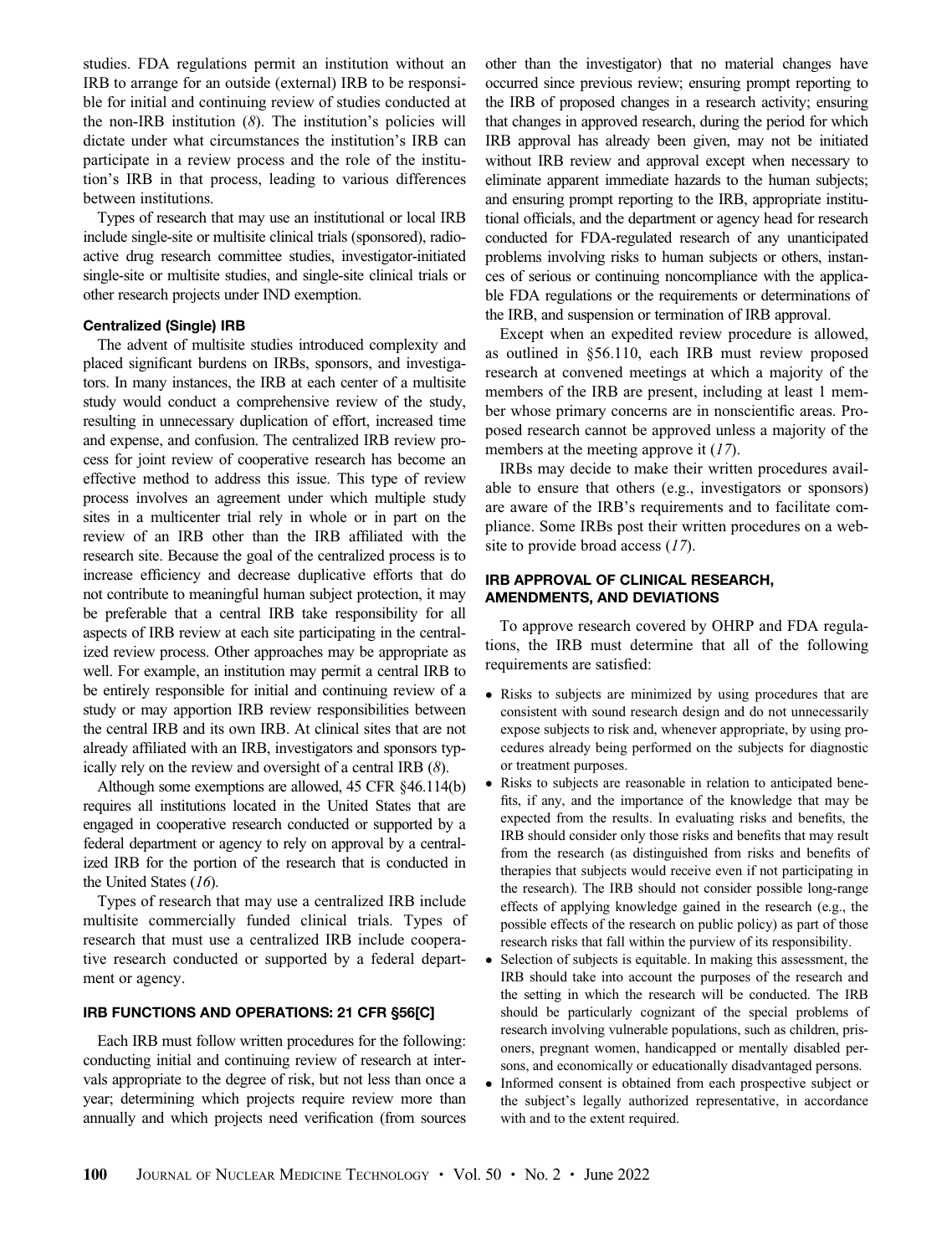- Informed consent is appropriately documented, in accordance with and to the extent required.
- When appropriate, the research plan adequately provides for monitoring the data collected to ensure the safety of subjects.
- When appropriate, there are adequate provisions to protect the privacy of subjects and to maintain the confidentiality of data. When some or all of the subjects, such as children, prisoners, pregnant women, handicapped or mentally disabled persons, or economically or educationally disadvantaged persons, are likely to be vulnerable to coercion or undue influence, the IRB must ensure that additional safeguards have been included in the study to protect the rights and welfare of these subjects. To approve research in which some or all of the subjects are children, an IRB must determine that all research is in compliance with 21 CFR §50[D] ([18](#page-5-0)).

The IRB should receive and review all research activities. The documents reviewed should include the complete documents received from the clinical investigator, such as the protocol, the investigator's brochure, a sample consent document, and any advertising intended to be seen or heard by prospective study subjects. Some IRBs also require the investigator to submit an institutionally developed protocol summary form. A copy of all documentation reviewed must be maintained for at least 3 y after completion of the research at that institution. However, when the IRB makes changes, such as in the wording of the informed-consent document, only the finally approved copy needs to be retained in the IRB records ([18](#page-5-0)).

### IRB Amendments for Clinical Protocols

Although a clinical investigation is ongoing, IRBs review and consider changes in research as they are received, including protocol amendments. They also review changes to the informed-consent document, reports from investigators or sponsors of unanticipated problems, and other information about the investigation. IRB review of a proposed change in research during the period for which approval is authorized does not constitute continuing review of the research as a whole and thus does not extend the date by which continuing review must occur (e.g., beyond 1 y from the effective date of the initial approval or the most recent continuing review approval). Although an IRB may become familiar with various individual aspects of the study's conduct, such familiarity does not relieve the IRB of the responsibility to conduct continuing review, which provides an opportunity to reassess the totality of the study and ensure that, among other things, risks to subjects are minimized and still reasonable in relation to anticipated benefits, if any, to subjects and the importance of the knowledge that may be expected to result (21 CFR  $\S 56.111(a) (1)$  and (2)) ([18](#page-5-0)).

#### Protocol Deviations

FDA drug regulations do not explicitly address protocol deviations. However, the issue is directly addressed in the FDA Compliance Program Guidance Manual, program 7348.811, chapter 48—"Bioresearch Monitoring, Clinical Investigators and Sponsor–Investigators," December 8, 2008. ([19](#page-5-0)) The manual states that a protocol deviation or violation is generally an unplanned departure from the protocol procedures or treatment that is not implemented or intended as a systematic change. A protocol deviation could be a limited prospective departure from the protocol (e.g., agreement between the sponsor and the investigator to enroll a single subject who does not meet all inclusion and exclusion criteria). Like protocol amendments, deviations initiated by the clinical investigator must be reviewed and approved by the IRB and the sponsor before implementation, unless the change is necessary to eliminate apparent immediate hazards to the human subjects (21 CFR §312.66) or to protect the life or physical well-being of the subject (21 CFR §812.35(a)([2](#page-5-0))) and generally communicated to the FDA. The term protocol deviation is also used to refer to any other unplanned instances of protocol noncompliance. For example, situations in which the investigator failed to perform tests or examinations as required by the protocol, or failures on the part of study subjects to complete scheduled visits as required by the protocol, would be considered protocol deviations ([19](#page-5-0)).

The IRB must determine whether changes to the protocol were documented by an amendment, dated, and maintained with the protocol; reported to the sponsor (when initiated by the clinical investigator); and approved by the IRB and the FDA (if applicable) before implementation (except when necessary to eliminate apparent immediate hazards to human subjects) ([19](#page-5-0)).

## HOW IS THE IRB MONITORED?

Both the OHRP and the FDA may conduct IRB inspections to determine whether they are operating in compliance with current regulations and statutory requirements and whether the IRBs are following their own written procedures. OHRP regulations for IRBs are FDA-Institutional in 45 CFR §46. The FDA regulations pertinent to IRBs include 21 CFR §50 ("Protection of Human Subjects"), §56 ("IRBs"), §312 ("Investigational New Drug Application"), and §812 ("Investigational Device Exemptions") ([17](#page-5-0),[20](#page-5-0),[21](#page-5-0)).

FDA inspections of IRBs generally fall into 1 of 2 categories: surveillance inspections (periodic scheduled inspections to review the overall operations and procedures of the IRB) and directed inspections (unscheduled inspections focused on the IRB's review of a specific clinical trial or trials; directed inspections generally result from a complaint, clinical investigator misconduct, or safety issues pertaining to a trial or site)  $(20)$  $(20)$  $(20)$ .

#### **CONCLUSION**

Essential to all clinical research is the need to use human volunteers. Although much progress in ethics and safety has been made in the last few decades, past abuses to individuals involved in research are difficult to forget. Protecting the rights and welfare of individuals participating as subjects in clinical research is of paramount importance. To safeguard these fundamental principles, the federal government, through the offices and agencies of the OHRP and the FDA, has